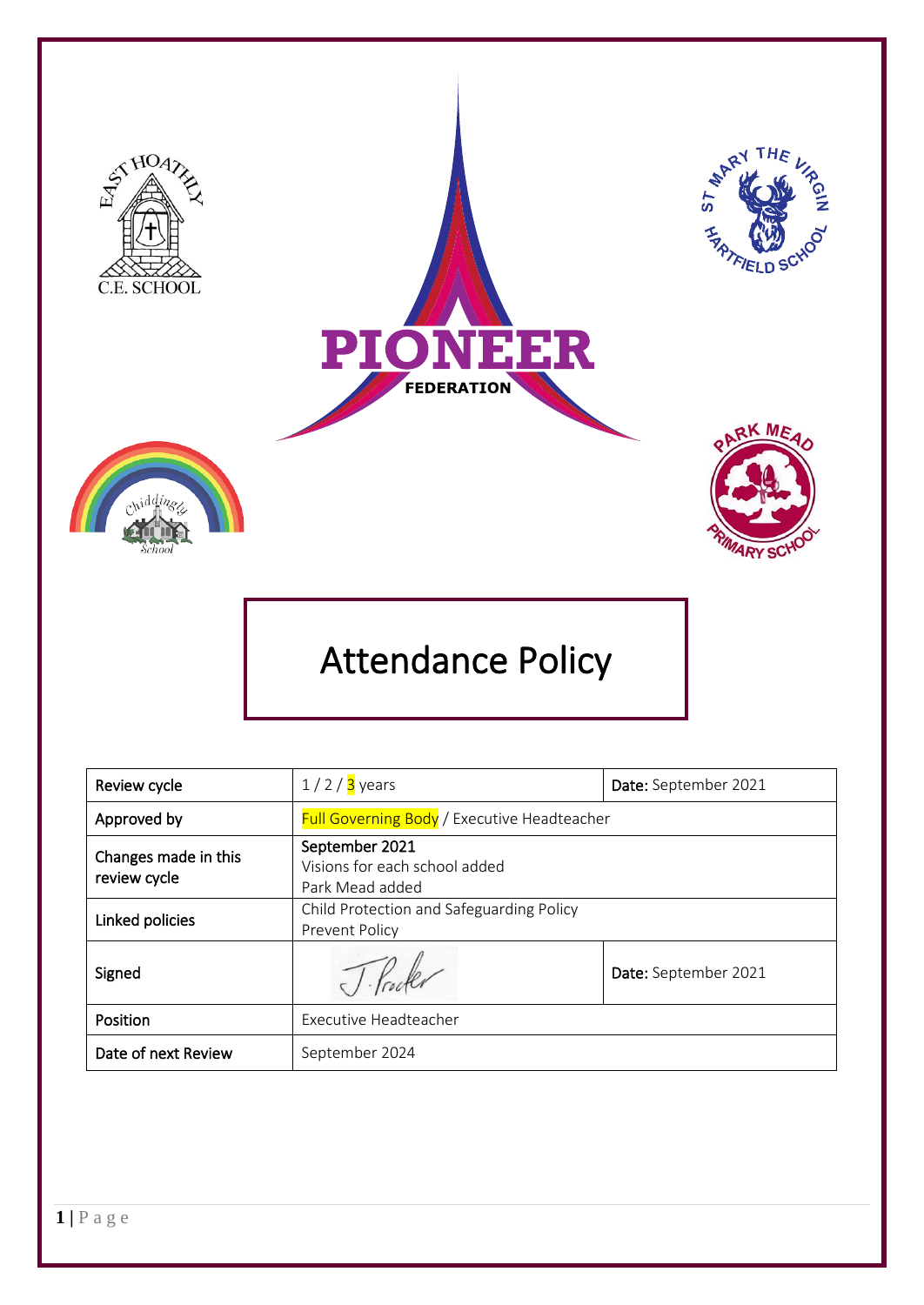This policy reflects the vision and aims of The Pioneer Federation by:

- Encouraging staff, parents and children to maximise the learning experience in order that all children reach their full potential.
- Providing clear procedures for involving parents relating to school attendance.

*Click on each School's badge to see the Vision and Values of individual schools*



#### **Principles**

- Regular and punctual attendance is of paramount importance in ensuring that all children have full access to the curriculum. Valuable learning time is lost when children are absent or late.
- Children should be at school, on time, every day the school is open, unless the reason for the absence is unavoidable. Permitting absence from school without a good reason is an offence by the parent.
- Children are sometimes reluctant to attend school. Any problems with regular attendance are best sorted out between the school, the parents and the child. If a child is reluctant to attend, it is never better to cover up their absence or to give in to pressure to excuse them from attending. This gives the impression that attendance does not matter and may make things worse.
- Every half-day absence has to be classified by the school, (not by the parents), as either AUTHORISED or UNAUTHORISED. This is why information about the cause of each absence is always required, preferably in writing.

## Authorised absences are mornings or afternoons away from school for a reason such as genuine illness or other unavoidable cause.

## Unauthorised absences are those which the school does not consider reasonable and for which no "leave" has been given. This includes:

- *parents keeping children off school unnecessarily*
- *truancy before or during the school day*
- *absences which have never been properly explained*
- *children who arrive at school too late to get a mark*

Parents are expected to contact school at an early stage and to work with the staff in resolving any problems together. If difficulties cannot be sorted out in this way, the school may refer the child to the Education Support, Behaviour & Attendance Service from the Local Authority. The Practitioner will also try to resolve the situation by agreement but, if other ways of trying to improve the child's attendance have failed, these Officers can use Legal Interventions on parents or to seek an Education Supervision Order on the child. The maximum penalty on conviction is a fine of £2500 and/or 3 months imprisonment.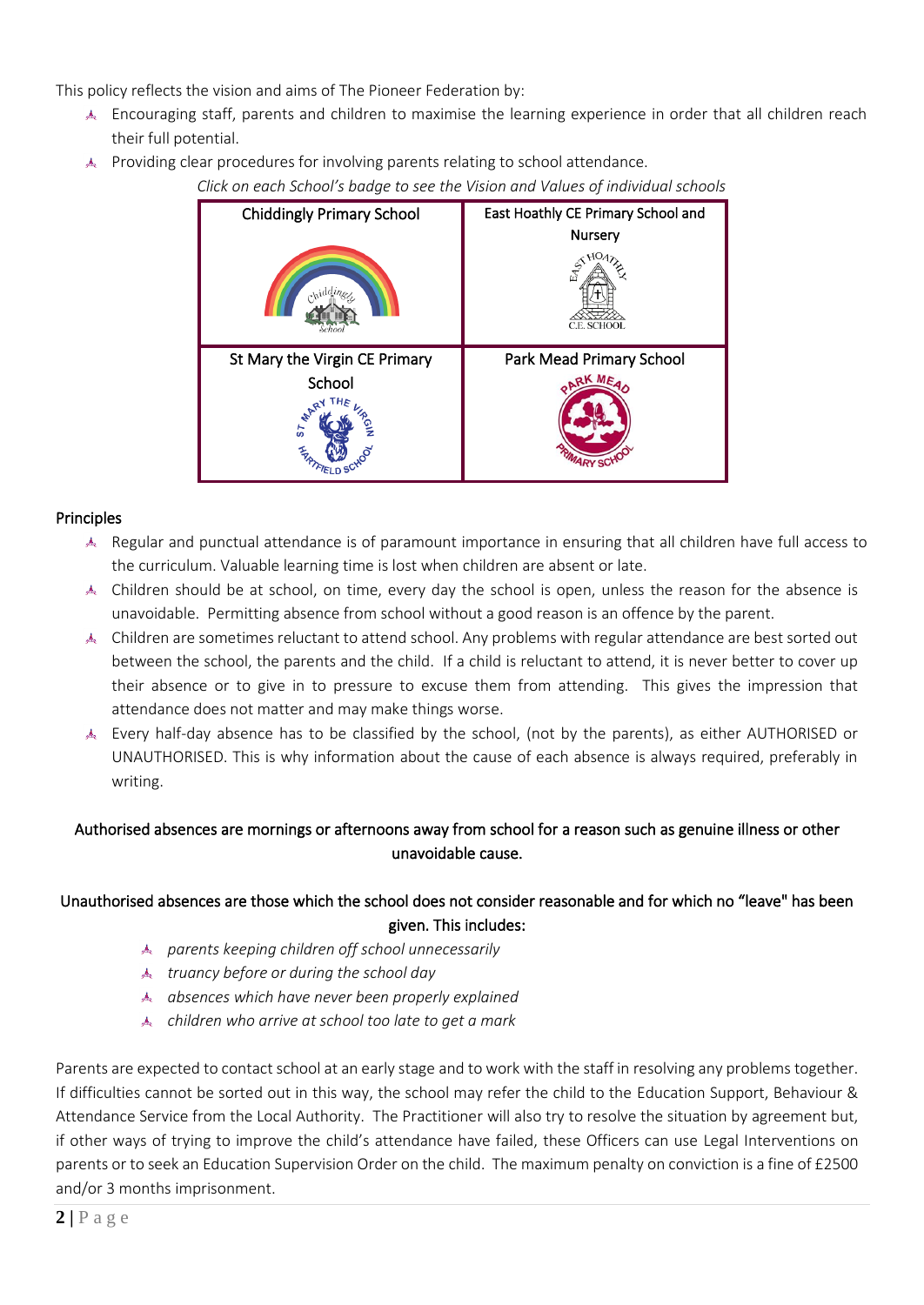#### Procedures

The school applies the following procedures in deciding how to deal with individual absences:

- Registration window is from 8:50 until 9:00am, with registers closing at 9:30am
- A Any child arriving during the registration window is on time.
- Any child arriving between the end of the registration window and the registers closing will be marked as late.
- Any child arriving after the closure of the registers will be marked as absent. The authorisation of such absences will follow the regular criteria.
- Afternoon registration is at 1:15pm.
- Early pick up of children is not authorised, unless for certain medical appointments (not all, please see below for criteria)
- Late pick up of children after school will be monitored and if necessary referred through safeguarding procedures.

The school applies the following procedures in deciding how to deal with individual absences:

- Sickness absence should be reported to the school office absence line before 9.30am on the first day of absence and follow up calls made to keep the school informed if the absence is longer than one day.
- Planned absence during term time that is not medical should be requested in writing using the school form and parent should be issued with the "Request for leave of absence in term time" leaflet issued by ESCC.
- GP and dental appointments should be made out of school hours unless it is an emergency in which case the child may well not attend school that day for that reason.
- Hospital appointments which are arranged should be arranged for out of school hours or for the afternoons where possible.
- Hospital appointments which are given (e.g. for certain clinics which only run at given times) parents should request an appointment that will enable their child to be in school for as much of the day as possible. All children should be in school for the first part of the morning wherever possible.

## It is not usually appropriate for the school to authorise absences for shopping, looking after other children, day trips, family birthdays etc. Leave may, however, be granted in an emergency (e.g. bereavement) or for medical appointments which must be in school time.

The Pioneer Federation has adopted the following attendance targets and special projects:

## An acceptable rate of attendance is 96%, with a target of 97.5%.

This will be monitored in the following ways:

Before starting our school:

- Parents are made aware at prospective parents' events, open days and home visits that the school take attendance seriously and about our expectations.
- A Parents will also be made aware that by sending their child to school before they are 5, they are obliged to follow the policies of the school which includes not taking children on holiday in term time.

#### Absence & lateness from R-Y6:

- A Administrative staff at each site will phone all families of absent children daily at 9.30am if there has been no information received as to where the child is.
- A Admin staff will publish the weekly attendance for each class in the weekly newsletter using a colour coded "traffic light" system: 100% - gold; 96.5- 99.9% green; 95-96.4% - amber; <94.9% - red.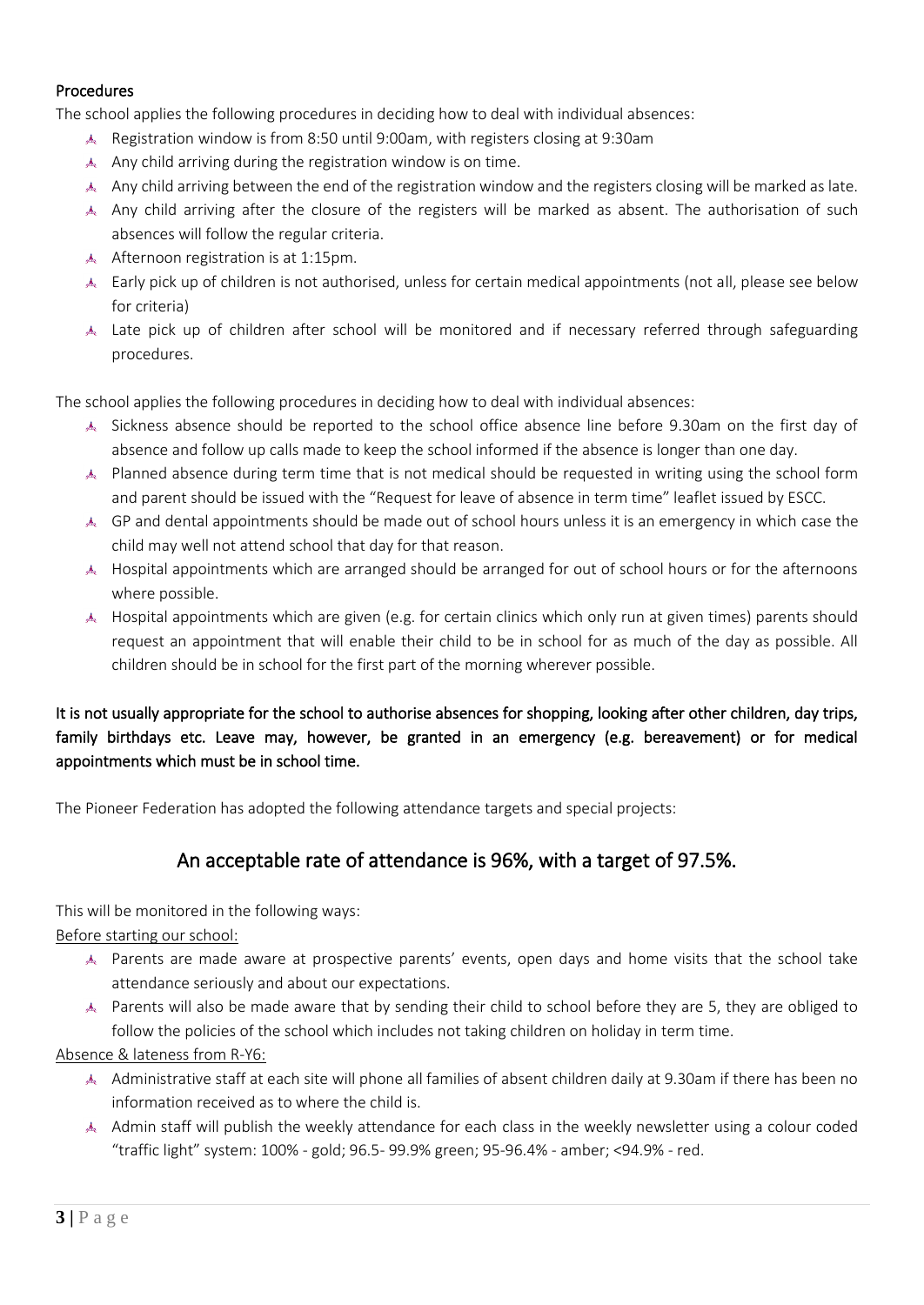Reports will be given to Head of School by admin staff fortnightly for each class and will show:

- Attendance % for that class
- Children with less than 90% attendance and their individual %
- Punctuality % for that class
- Children with less than 90% punctuality and their individual %
- Patterns or concerns within those individual children's reports

Senior Leaders will employ the ESBAS flow chart for any children with an EHCP (see Appendix 1). In addition, attendance and punctuality rates will be reported to governors at every Full Governing Body meeting, and the "Disproportionality relating to Persistent Absence in school" will be scrutinised to identify any vulnerable groups. Parents of children who are displaying persistent absences which are not for valid reasons (see above) and are not showing signs of improvement will be asked to attend the Governor's Attendance Board where they will explain the reasons for absence to members of the Governing Body.

In cases where there are concerns over absence, parents will be contacted by one of the following:

- Class Teacher
- Inclusion Manager
- Head of School or Executive Headteacher
- Involvement of ESBAS (East Sussex Behaviour and Attendance Service at the Local Authority)

#### Those people responsible for attendance matters in this school are:

#### Governing Body

- Ensuring that regular attendance figures are made to the LA and DfE
- Requesting information from the Senior Leaders/Exec Head on any aspect of the school, including attendance
- A Producing an annual report to parents in which they make reference to the schools attendance figures
- $\triangle$  Identify and attend relevant training regarding attendance matters
- Sit on the Governor's Attendance Board to discuss issues with individual families.

#### Senior Leadership Team

- Positively promoting good attendance within the school
- Overseeing the implementation of attendance policy and procedure
- Ensuring the collection of accurate statistical data
- Developing efficient monitoring and evaluation systems
- Forming positive links with ESBAS
- Reporting to Governing Body
- Meet with parents of children causing concern.

#### SENCOs

Meet with parents, alongside the class teacher, of any children whose attendance is showing concern.

#### Class Teachers

- Accurate recording of the daily electronic registration list
- Communicating concerns to the SENCO, Senior Leadership Team or DSL as appropriate
- Promoting good attendance and punctuality within the class
- Maintaining positive links with parents whilst communicating concerns
- Ensuring all notes and messages received are sent to the Admin team
- Share attendance data with parents at every Parent Consultation evening.

#### Administrative staff

Maintaining electronic registration system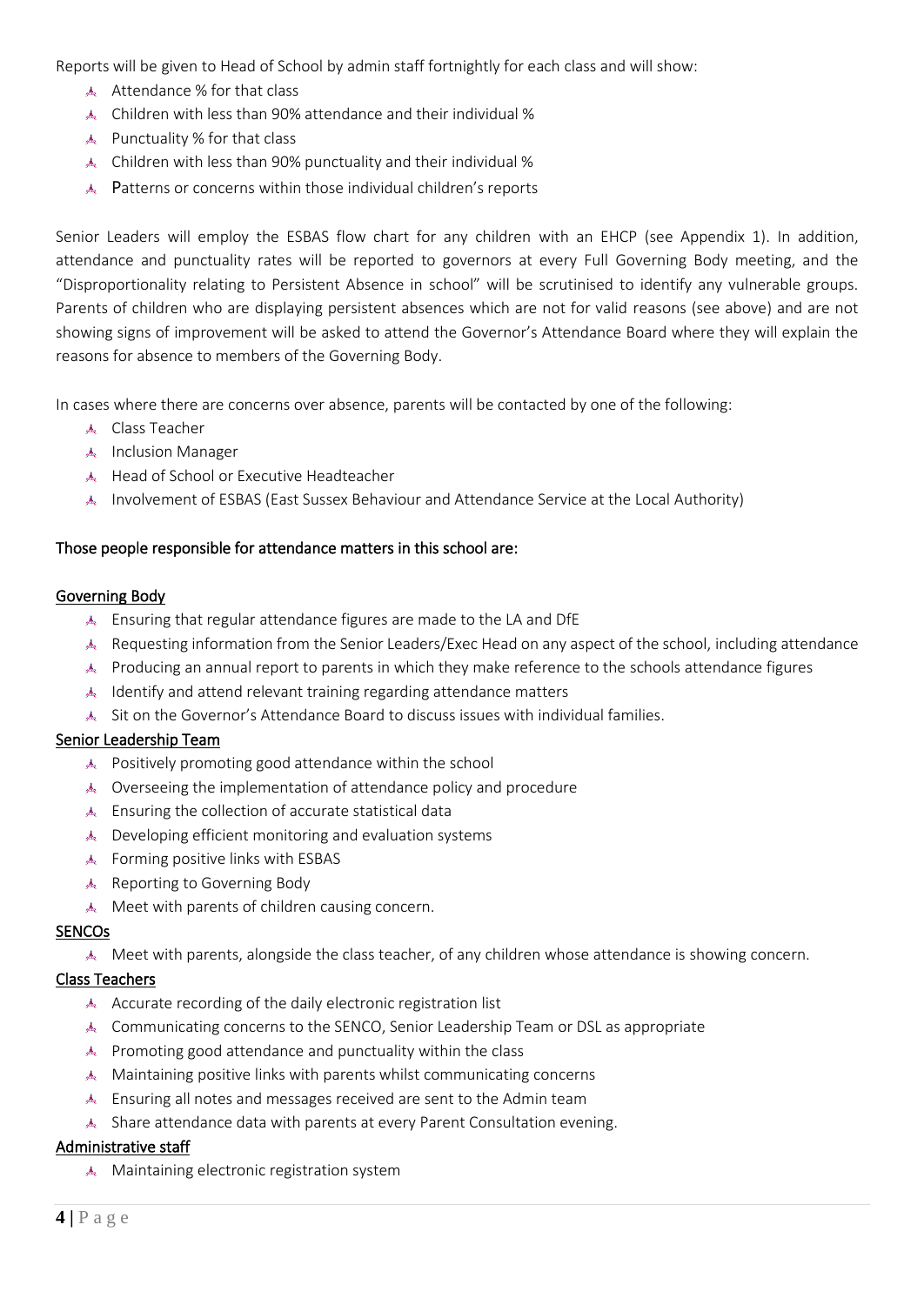- Receiving and recording telephone communication from parents.
- Assisting in the collection of data
- On and Off rolling procedures
- Dealing with casual admissions
- Maintaining pupil and staff attendance in formation using SMS.

## All of the above should be present in the job descriptions for these posts respectively (and in the case of governors, in their handbook).

#### Summary

The school has a legal duty to publish its absence figures to parents and to promote attendance. Equally, parents have a duty to make sure that their children attend. School staff are committed to working with parents as the best way to ensure as high a level of attendance as possible.